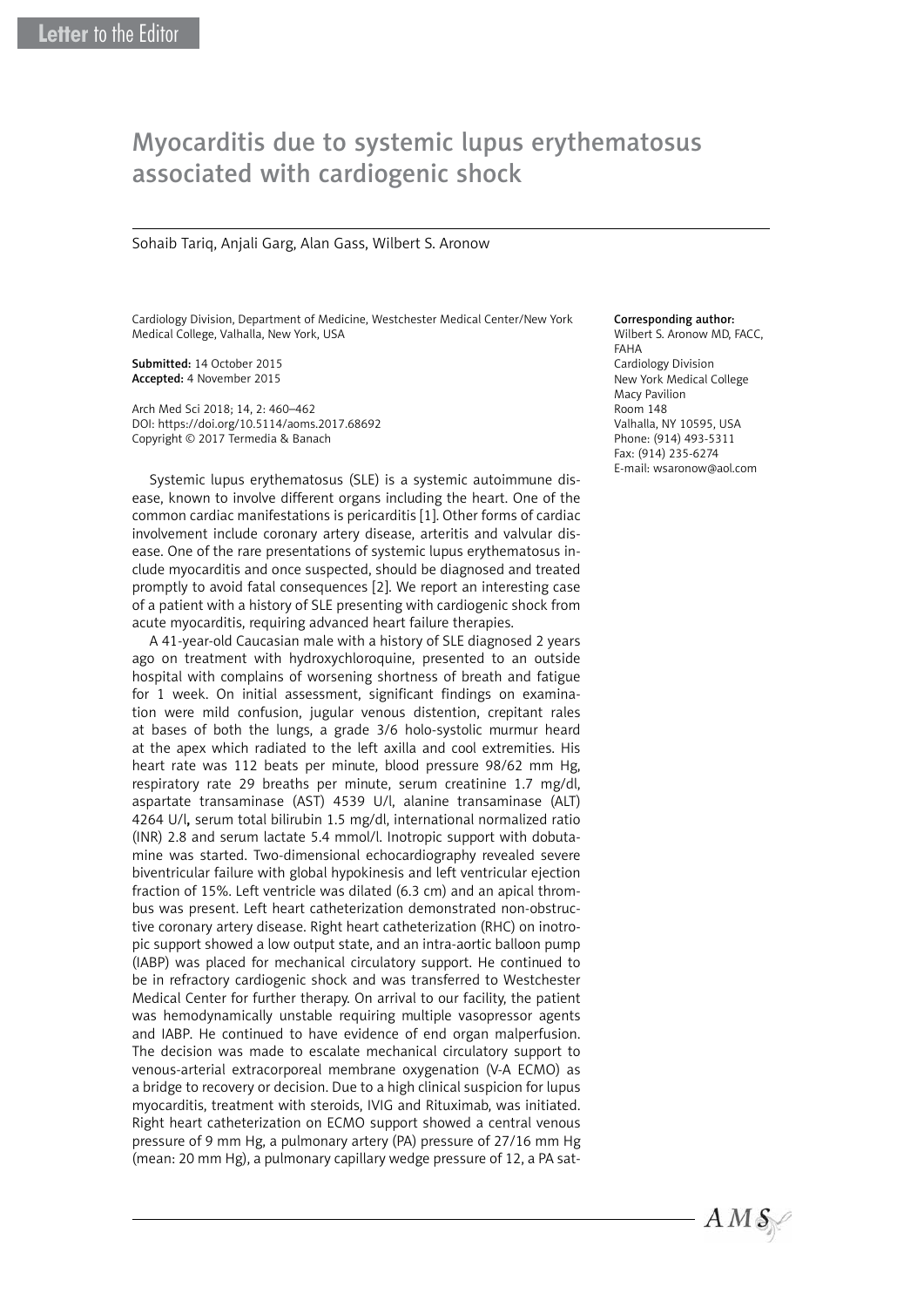uration of 68%, cardiac output (Fick) of 8.5 l/min and a cardiac index of 3.8 l/min/m2 .

Endomyocardial biopsy showed no evidence of significant interstitial mononuclear cell infiltration, intracellular depositions or myocardial necrosis. Trichome stain for amyloidosis was negative. The serum ferritin level was normal, and the human immunodeficiency virus antibody was negative. A complete autoimmune work-up was pursued including anti-double-stranded DNA antibody, anti-cardiolipin antibody, anti-Sjögren's-syndrome-related antigen antibody, anti-Smith, anti-ribonucleoprotein antibody and lupus anticoagulant, which were all undetectable. Serum antinuclear antibody (ANA) was positive with a speckled pattern consistent with systemic lupus erythematosus.

Repeat assessment of the left ventricle function by two-dimensional echocardiography showed little improvement. End organ function including liver enzymes and creatinine also improved. Attempts were made to wean off the ECMO support which were unsuccessful. A heart mate II was implanted as a bridge to heart transplantation along with tricuspid valve repair. No complications were seen while the patient was on mechanical circulatory support. He survived to hospital discharge, and two years later underwent an orthotopic heart transplant without any post-operative complications.

Myocardial dysfunction in SLE is usually multifactorial and may result from immunological injury, ischemia, valvular disease, or coexisting problems such as hypertension. Although uncommon, myocarditis is a serious manifestation of SLE, with a clinical prevalence of about 9%. However, it has been shown to be present in 57% of post mortem analyses, suggesting a high prevalence of subclinical disease [3]. Myocarditis has a varied clinical manifestation and can present with dyspnea, non-exertional chest pain, peripheral edema, fever, orthopnea, diaphoresis, paroxysmal nocturnal dyspnea, nausea, vomiting, or palpitations [4].

The gold standard for confirmation of myocarditis is endomyocardial biopsy. However, the focal nature of the disease in lupus myocarditis makes it less sensitive. The biopsy generally reveals patches of myocardial fibrosis, sparse interstitial mononuclear cell infiltrates, and occasional myocyte necrosis with immune complex deposition, even in areas devoid of inflammatory changes. The diagnosis is often achieved clinically and with the use of diagnostic imaging. Echocardiography and cardiac magnetic resonance imaging (MRI) are commonly used to assess biventricular function [5]. Cardiac MRI can also detect the presence of necrosis or scar in myocarditis by late gadolinium enhancement. Left ventricular dysfunction is usually global, but can present as regional wall motion abnormalities, chamber dilation or diastolic dysfunction [6, 7]. Part of the difficulty arising in diagnosis of lupus myocarditis is that none of the current diagnostic modalities have established sensitivity or specificity. Management aspects of the disease are also not well studied.

Myocarditis is a rare but fatal complication of SLE. The relative rarity of the condition makes it difficult to conduct controlled trials and various managements have been described in isolated case reports. High-dose corticosteroid treatment is the most common therapy used for lupus myocarditis [8, 9]. It appears to be an effective initial treatment resulting in improvement of left ventricular function in hemodynamically stable patient but there are very few cases of lupus myocarditis presenting as cardiogenic shock requiring mechanical support. Other drugs used in treatment are azathioprine, cyclophosphamide, rituximab and intravenous immunoglobulins. Our patient was treated with intravenous immunoglobulins, rituximab and glucocorticoids, which resulted in little improvement of the left ventricle function. After undergoing orthotopic heart transplantation, our patient showed no evidence of recurrence of lupus myocarditis on subsequent endomyocardial biopsies and imaging during a follow-up of 24 months. The risk of recurrence of lupus myocarditis in the transplanted heart has not been established.

In conclusion, lupus myocarditis can present as a life threatening complication. Its diagnosis is primarily based on clinical suspicion as diagnostic tools are not sensitive. Treatment is still not well established. We describe a case of lupus myocarditis complicated by cardiogenic shock requiring mechanical circulatory support.

### Conflict of interest

The authors declare no conflict of interest.

#### References

- 1. Moder KG, Miller TD, Tazelaar HD. Cardiac involvement in systemic lupus erythematosus. Mayo Clin Proc 1999; 74: 275-84.
- 2. Apte M, Mcgwin G, Vilá LM, et al. Associated factors and impact of myocarditis in patients with SLE from LUMI-NA, a multiethnic US cohort (LV). [corrected]. Rheumatology (Oxford) 2008; 47: 362-7.
- 3. Wijetunga M, Rockson S. Myocarditis in systemic lupus erythematosus. Am J Med 2002; 113: 419-23.
- 4. Cooper LT. Myocarditis. N Engl J Med 2009; 360: 1526-38.
- 5. Mahrholdt H, Goedecke C, Wagner A, et al. Cardiovascular magnetic resonance assessment of human myocarditis: a comparison to histology and molecular pathology. Circulation 2004; 109: 1250-8.
- 6. Enomoto K, Kaji Y, Mayumi T, et al. Frequency of valvular regurgitation by color Doppler echocardiography in